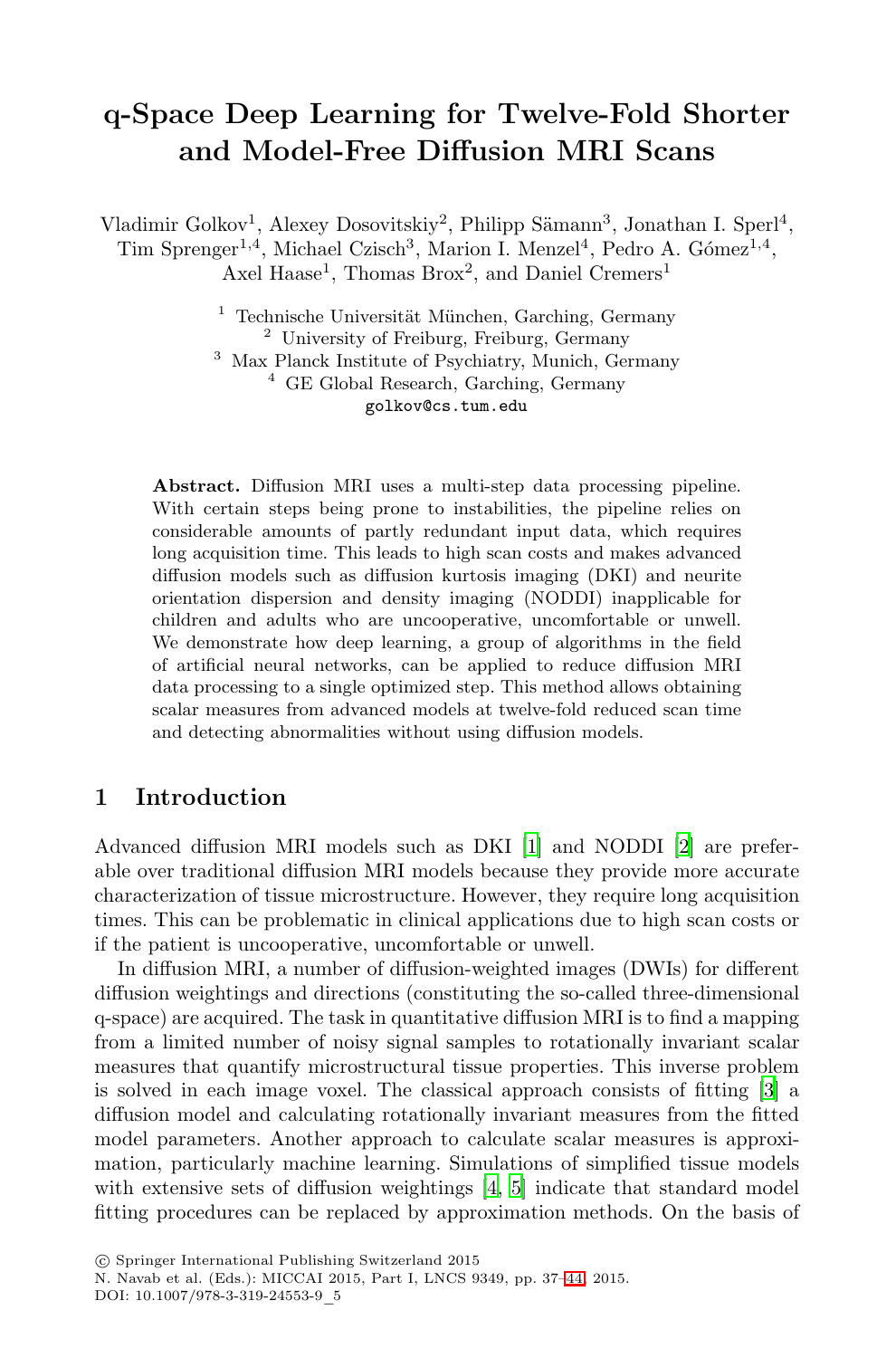#### 38 V. Golkov et al.

these observations, we apply deep learning [[6–9\]](#page-7-0) [for](#page-7-1) accurate approximation and present a deep learning framework for different inputs (full and subsampled sets of regular DWIs, non-diffusion contrasts) and outputs (denoising, missing DWI reconst[ruc](#page-3-0)tion, scalar measure estimation, tissue segmentation). We term this framework *q-space deep learning* (q-DL). Scalar measure estimation from twelve-fold shortened acquisition is demonstrated on two advanced models: DKI and NODDI. By shortening the acquisition duration of advanced models by an order of magnitude, we strongly improve their potential for clinical use.

Recent applications of machine learning in diffusion MRI [10–12] use fitted [mo](#page-7-2)del parameters as learning inputs, whereas we omit model fitting altogether by using the DWIs themselves, which allows the use of unprecedented subsampling factors that model fitting (Fig. 1a–d) cannot handle.

Besides, our framework allows tissue segmentation and lesion detection in diffusion MRI without using diffusion models.

### **2 Methods**

Deep learning [6–9] is a set of algorithms for learning of input-outputmappings. It can outperform other machine learning methods and has recently been successfully applied in a variety of fields such as computer vision, natural language processing and drug discovery. It is based on artificial neural networks, where input data is propagated through several layers of hidden units (artificial neurons). Each layer is a data transformation step. The classical diffusion MRI pipeline also consists of several steps: in DKI, approximately 150 measurements are reduced to 22 model parameters, then to a few rotationally invariant measures, and finally (implicitly or explicitly) to the tissue property of interest. In every step, information is partly lost by reducing the degrees of freedom. However, the classical pipeline does not provide feedback to the earlier steps with regard to what part of the information should be retained or discarded and which transformations should be applied. Thus, the pipeline relies on handcrafting and fixing each step. Deep learning takes a more holistic approach: all layers are optimized jointly in terms of the final objective, namely minimizing the output error. This prevents the loss of information at intermediate steps.

In an artificial neural network with  $L$  layers (particularly in a so-called multilayer perceptron), the data transformation in layer  $i \in \{1, ..., L\}$  depends on the weight matrix  $W^{(i)}$  and bias term  $b^{(i)}$  according to the rule  $a_j^{(i)}$  =  $s_i(\boldsymbol{W}^{(i)}\boldsymbol{a}_j^{(i-1)} + \boldsymbol{b}^{(i)}),$  where  $\boldsymbol{a}_j^{(i)}$  are the output vectors of layer i for data sample j, the  $a_j^{(0)}$  are the input *vectors* of the network, and  $s_i$  are nonlinearities (see below). During training, all weight matrices and bias terms are jointly adjusted such that the output vectors  $a_j^{(L)}$  for each training sample j (in our case: each image voxel j) well approximate the target output vectors  $y_j$ . This adjustment is achieved by using the backpropagation algorithm (implementation [13]) to solve  $\arg \min_{\mathbf{W}, \mathbf{b}} \sum_j \left\| \boldsymbol{a}_j^{(L)} - \boldsymbol{y}_j \right\|$ 2 , where the sum of errors is taken over all training samples *j*, and outputs  $a_j^{(i)}$  recursively depend on  $W$ , *b*. In all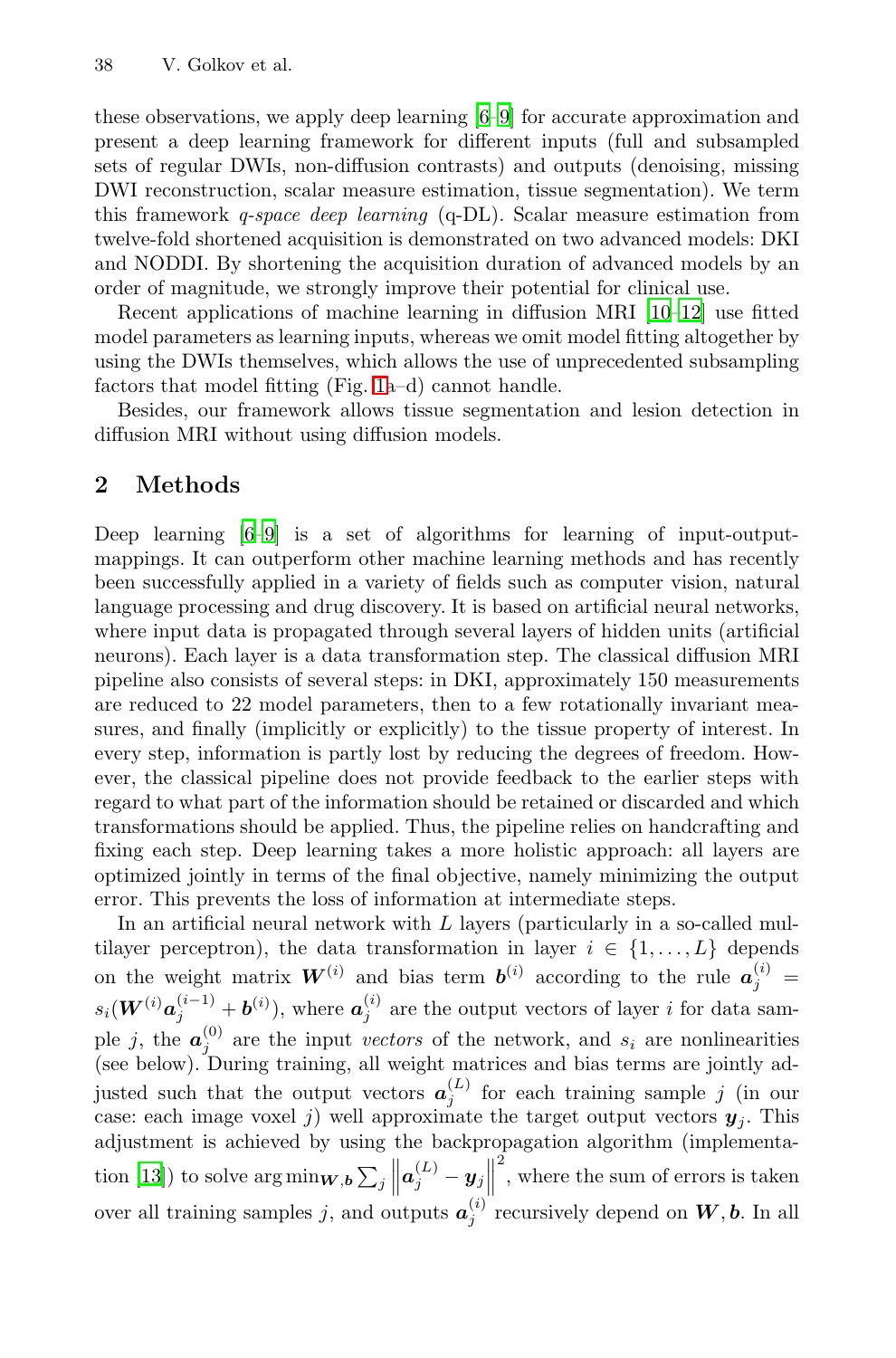experiments, training data originate from different human subjects than test data. The network thus does not "know" the true output vectors of the test data but rather estimates them based on the input-output-mapping learned from training data. Each voxel  $j$  is treated individually as a data sample. The algorithm does not know its location in t[he](#page-6-7) image. We introduce several inputoutput-mapping t[as](#page-7-3)ks. Different deep networks are trained for different tasks:

*Denoising.* For denoising, the signal  $S_j$  from all DWIs in voxel j is used as both the input  $a_j^{(0)}$  and target  $y_j$  of the neural network. The number of network inputs is the number n of used DWIs, i.e. each input vector  $a_j^{(0)} = S_j$  has length n (for every j). The length of the output vector  $a_j^{(L)}$  is also n. A network trained to reconstruct its own inputs is known as an autoencoder [7]. Its approximate nature and dropout-based training [8] prevent overfitting and reduce noise.

*Reconstruction of Missing DWIs.* For q-DL-based Reconstruction of missing DWIs (q-DL-R), a neural network is trained to predict the signal  $S_j$  in all DWIs (voxel j) from a reduced subset  $S_{j,\alpha}$  where  $\alpha$  is a pseudorandom subsampling multi-index (such that the q-space sampling is consistent across training and test data). The length of the input vector  $a_j^{(0)} = S_{j,\alpha}$  is  $|\alpha|$ . Due to partial data redundancy in q-space, missing DWIs can be reconstructed from a reduced subset.

*Estimation of Scalar Measures.* A network is trained to predict microstructurecharacterizing scalar measures  $m_j$  directly from the (reduced set of) DWIs  $S_{j,\alpha}$ . In other words, inputs are  $a_j^{(0)} = S_{j,\alpha}$  and targets are  $y_j = m_j$ . The length of the output vector is the number of considered scalar measures. Training targets  $y_j = m_j$  are obtained from a fully sampled training dataset by model fitting.

*Model-Free Segmentation.* Tissue segmentation is achieved by training a neural network to discriminate between several tissue types. We propose modifying the approach [14] of multi-parametric MRI tissue characterization by artificial neural networks such that the DWIs are directly used as inputs rather than using scalar measures obtained from model fitting. State-of-the-art automatic segmentation [15, 16] (based on non-diffusion images with spatial priors) into healthy white matter (WM), grey matter (GM), cerebrospinal fluid (CSF) and multiple sclerosis lesions was used as ground truth for our proof-of-concept model-free segmentation (based on diffusion images without spatial priors). The q-DL framework allows incorporating additional contrasts other than DWIs as inputs to the learning algorithm. We used fluid-attenuated inversion recovery (FLAIR) signal as an additional input. The length of the output vector is the number of tissue classes (with each output representing a relative class membership "likeliness" using softmax, see below).

*Additional Remarks.* The trained network with optimized  $W^{(i)}$  and  $b^{(i)}$  is then applied to other datasets using the recursive formula for  $a_j^{(i)}$ . In the case of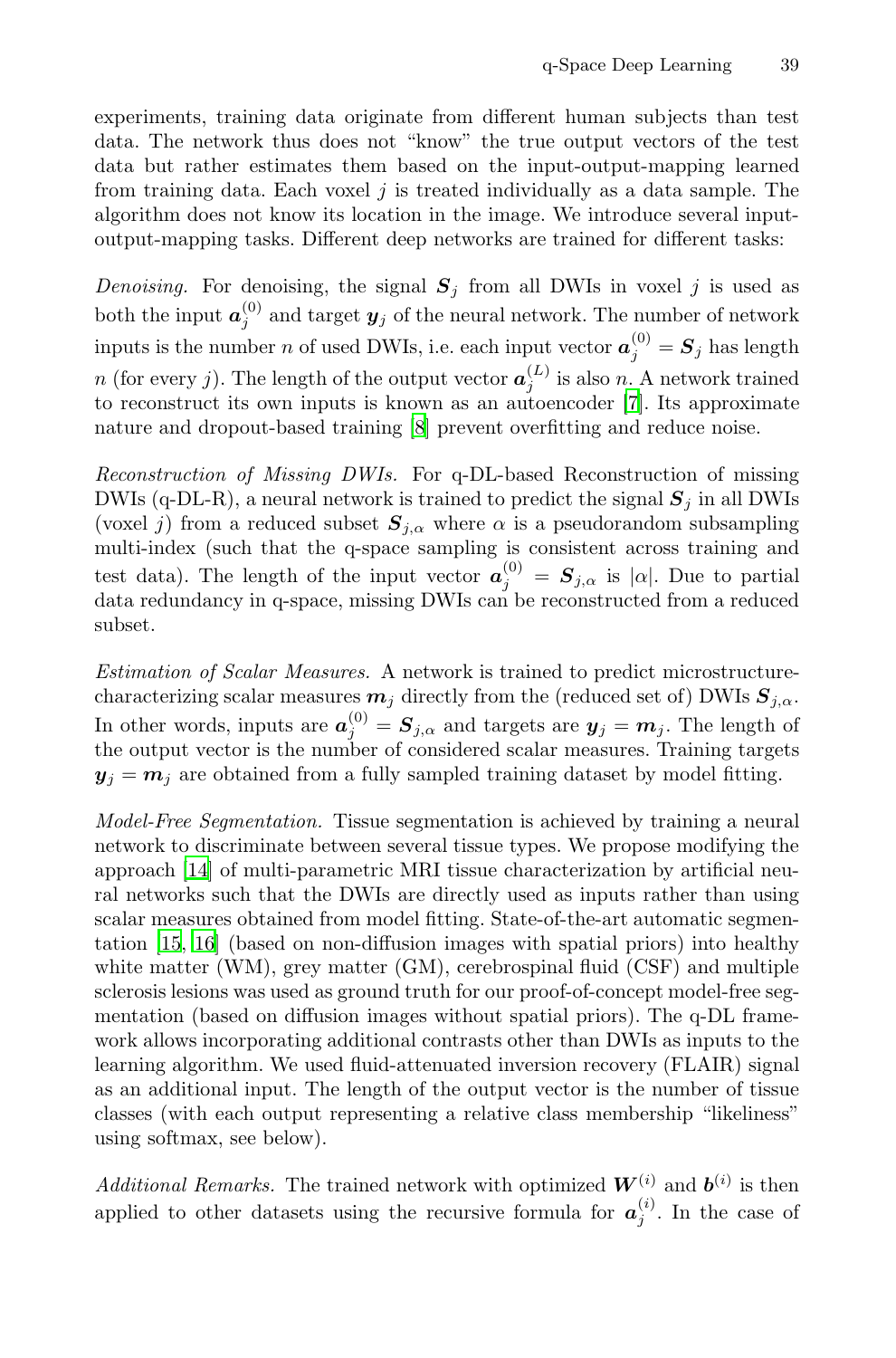#### 40 V. Golkov et al.

<span id="page-3-0"></span>

**Fig. 1.** Maps of radial kurtosis in the human brain for various methods and MRI scan acceleration factors. 148, 40, 25 and 12 randomly selected DWIs are used; required scan time for each scheme is shown in seconds per slice. (a–d) Standard processing (model fitting followe[d b](#page-7-4)y radial kurtosis calculation). (e–h) q-DL-R, followed by model fitting and radial kurtosis calculation. (j–m) q-DL.

 $\alpha$ -subsampling, a large number of DWIs is required only once (for the training dataset) in order to estimate target scalar measures *m* using model fitting. Subsequently, training is performed using few DWIs as inputs, and the trained network can be applied to any number of previously unseen test datasets which have only few DWIs (same subsampling scheme).

The deep learning toolbox [13] was used for ex[pe](#page-7-2)riment[s.](#page-6-7) In each of the described tasks, the neural network architecture used is a multilayer perceptron with three fully connected hidden layers, each consisting of 150 rectified linear units [6], i.e.  $s_i(z) = \max(0, z)$ . Linear units  $s_L(z) = z$  are used in the output layer L for fitting tasks and softmax outputs  $s_L(z) = \exp(z)/||\exp(z)||_1$  for classification tasks. Each input and output of the neural network is scaled to the interval [0, 1] during training, and the same linear transformation is applied to test data. We found that results improve if the network is pre-trained [7] using training data or initialized with orthogonal random weights [9]. We use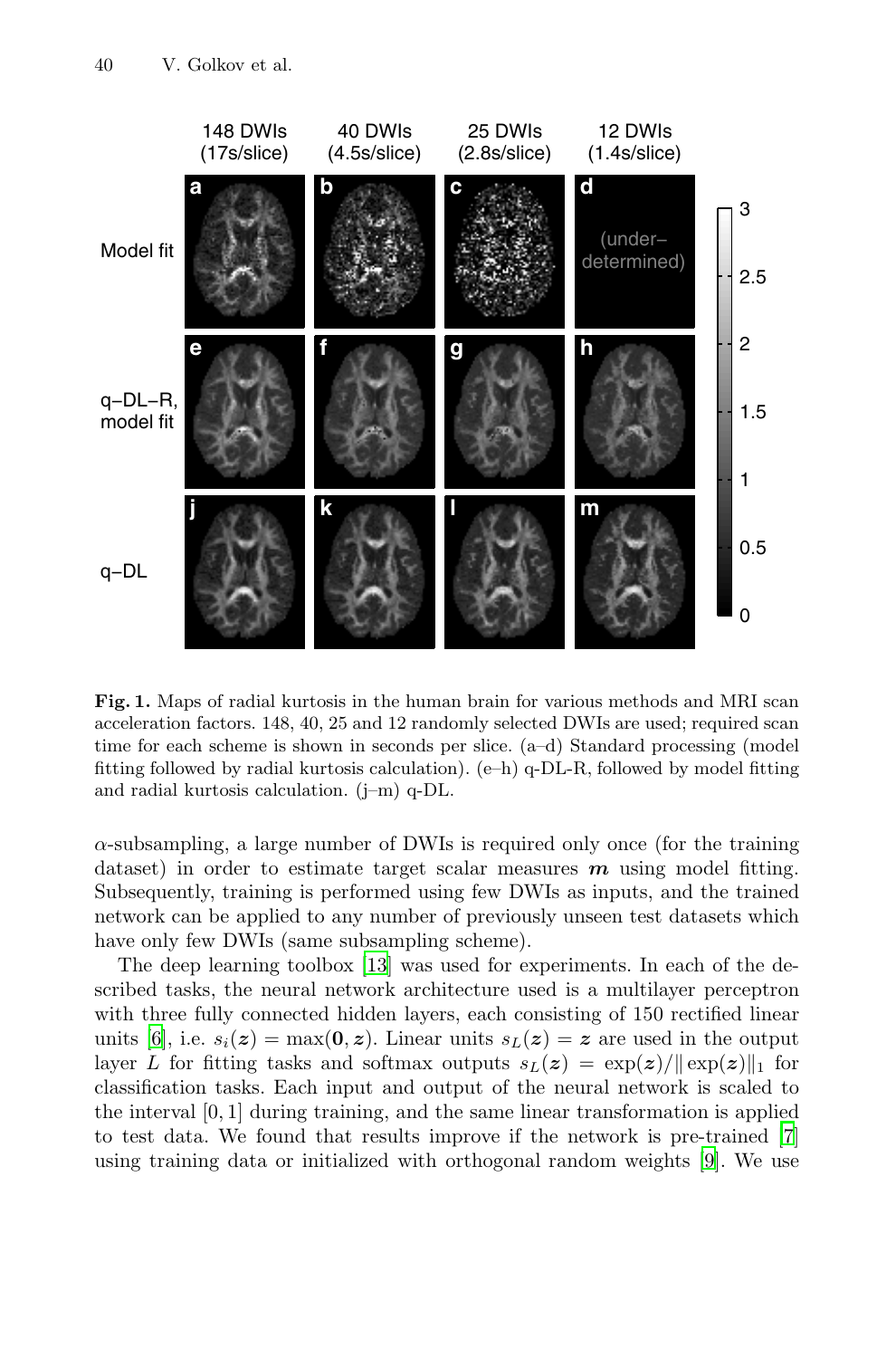

<span id="page-4-0"></span>**Fig. 2.** Error evaluation of different methods at different acceleration factors. Root-mean-square deviation from the radial kurtosis estimated by the standard pipeline (fully sampled model fitting) is used as error metric. Model fitting is outperformed by the proposed methods when less than 70 DWIs are used.

*Datasets.* The *in vivo* protocols were approved by our institutional review board and prior informed consent was obtained. Two data [set](#page-7-7)s of healthy volunteers were acquired using a scheme optimized [17, 18] for DKI and suitable for NODDI: three shells  $(b = 750, 1070, 3000 \text{ s/mm}^2)$  $(b = 750, 1070, 3000 \text{ s/mm}^2)$  $(b = 750, 1070, 3000 \text{ s/mm}^2)$  with 25, 40, 75 directions, respectively, and eight  $b = 0$  images. This is a non-radial multi-shell q-space acquisition scheme for which no missing data reconstruction algorithm exists to the best of our knowledge. Echo-planar imaging was performed using a 3T GE MR750 MR scanner (GE Healthcare, Waukesha, WI, USA) equipped with a 32-channel head coil ( $T_E = 80.7$  ms,  $T_R = 2$  s,  $FOV = 24 \times 24 \times 4$  cm, isotropic voxel size 2.5 mm, ASSET factor 2). All data underwent FSL topup distortion correction [19]. For the tissue segmentation experiments, six multiple sclerosis patients were scanned using a diffusion spectrum uniform sampling pattern [20] with 167 DWIs ( $b_{\text{max}} =$  $3000 \text{ s/mm}^2$ ,  $T_E = 80.3 \text{ ms}$ ,  $T_R = 5.4 \text{ s}$ ,  $\text{FOV} = 24 \times 24 \times 12 \text{ cm}$ , isotropic voxel size 2.5 mm, ASSET factor 2).



**Fig. 3.** Comparison of (a) model fitting and (b–e) q-DL for neurite orientation dispersion index based on NODDI. q-DL allows strong scan time reduction with moderate contrast loss.

a dropout [8] fraction of 0.1, stochastic gradient descent with momentum 0.9, batch size 128, learning rate 0.01, warm-up learning rate 0.001 for first 10 epochs.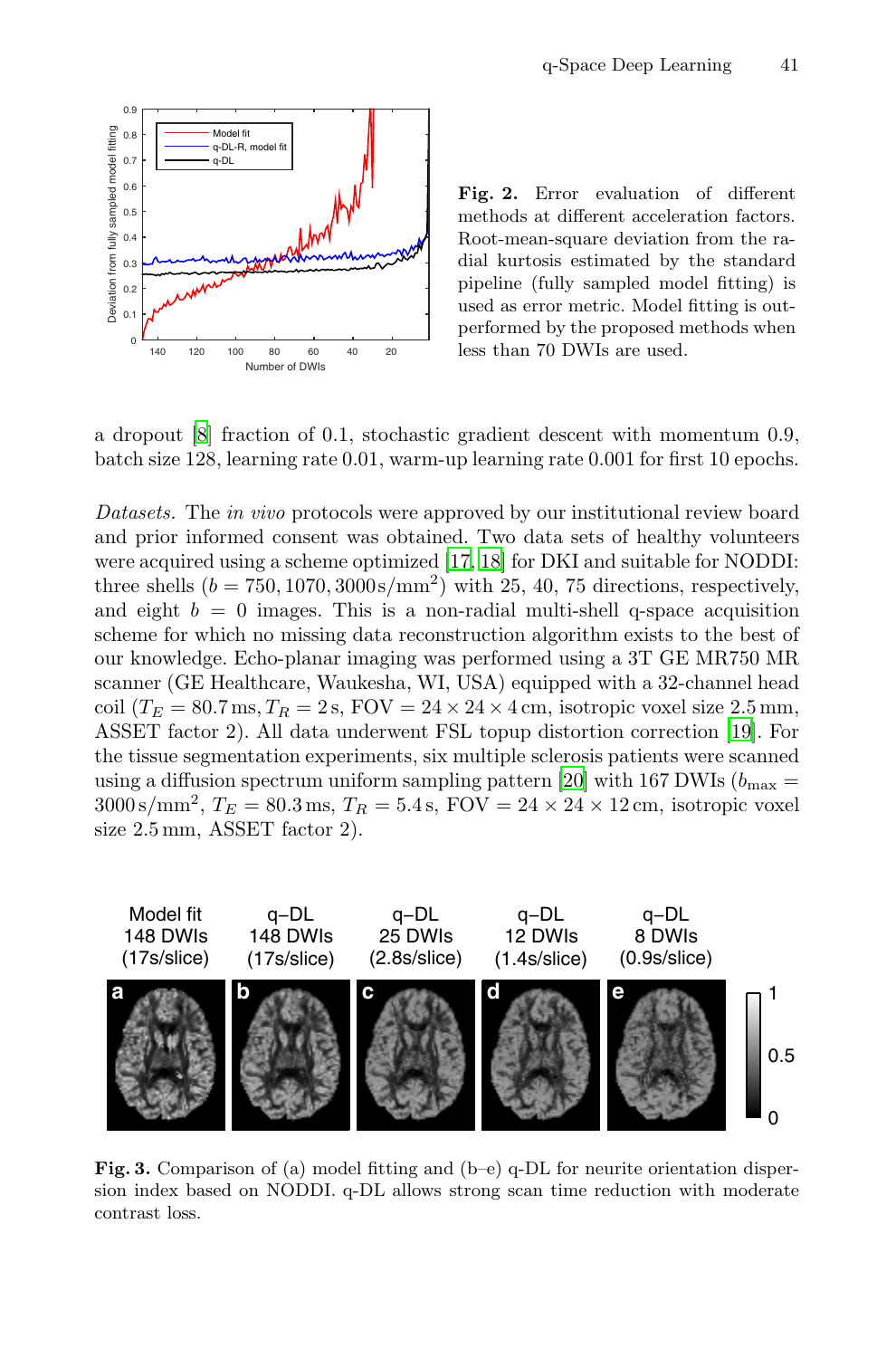42 V. Golkov et al.

# **3 Results**

In Fi[g.](#page-4-0) 1, [we](#page-3-0) show the radial kurtosis [21] measure based on DKI because of its particular susceptibility to noise and because no analytical solutions are known. In the case of denoising and q-DL-R, model parameters are estimated from the reconstructed DWIs by standard model fitting [3] for comparison.

DKI results of denoising for fully sampled data (Fig. 1e) exhibit slightly less noise than the standard pipeline (Fig. [1a\)](#page-5-0) without sacrificing spatial resolution. Moreover, compared with the standard pipeline (Fig. 1a–d), results of q-DL-R (Fig. 1e–h) and of q-DL (Fig. 1j–m) exhibit feasibility of scan time reduction by a factor of twelve. Fig. 2 compares the methods in terms of root-mean-square deviation from model-fitting results of fully sampled data. Despite their approximate nature leading to disparity with model fitting, the proposed methods outperform model fitting when less than 70 DWIs are used. NODDI results (Fig. 3) demonstrate strong scan time reduction with moderate contrast loss when using q-DL. Segmentation results are shown in Fig. 4. The area under the curve (AUC) of the receiver operating characteristic (ROC) for lesions ranged between 0.869 and 0.934 for six different patients. AUC for WM, GM and CSF was consistently above 0.894 for all patients. Thus, q-space data can be used for segmentation directly without a diffusion model, i.e. without the intermediate information loss detailed above. Results were slightly worse when not using FLAIR (between 0.859 and 0.934 for lesions; above 0.892 for WM, GM, CSF). Tailoring the protocol to optimal results in specific applications is subject of future research.

<span id="page-5-0"></span>

**Fig. 4.** Direct model-free segmentation. Slices from datasets with the best (upper row, 0*.*934) and worst lesion AUC (lower row, 0*.*869) are shown.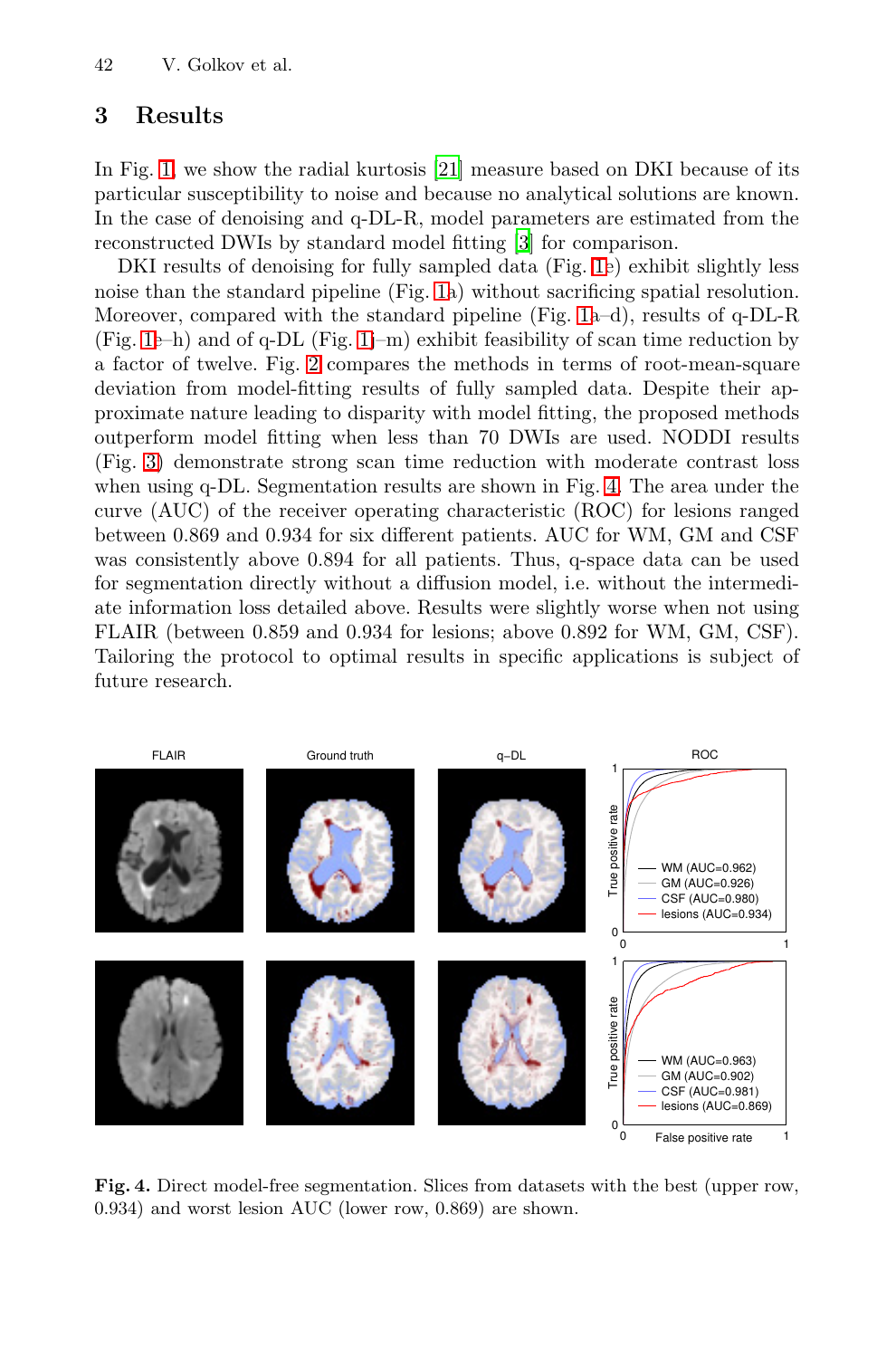### **4 Discussion**

<span id="page-6-5"></span>The presented short-scan and model-free protocols open interesting research directions. While state-of-the-art methods [12, 22] require 30 DWIs for NODDI and 64 for radial kurtosis, we require only 8 and 12, respectively. Our results indicate that a considerable a[mou](#page-7-9)nt of information is contained in a limited number of DWIs, and that this information can be better retrieved by deep learning than by model fitting. The network architecture is quite simple compared to other works in deep learning, and yet it works surprisingly well for diffusion MRI. In all present[ed a](#page-7-1)pplications, neural network training takes ab[ou](#page-6-7)t one minute on a desktop computer. The network needs to be trained only once and can be applied to any number of datasets, taking 0.03 seconds per dataset, as opposed to several minutes per dataset required by most model fitting methods. Analytical solutions of scalar measure estimation [23] provide reduction of scan time and processing time comparable to q-DL, but are limited to specific scalar measures and acquisition schemes, as opposed to q-DL. A combination with multi-slice imaging is straightforward, yielding additional scan time reduction. Benefits of using spatial neighborhoods [12] for q-DL and (Rician-)noise-robust training [7] can be explored in the future. Our methods require full sampling of the training data only; subsequently, the network can be applied to new subsampled data.

<span id="page-6-4"></span><span id="page-6-3"></span><span id="page-6-2"></span><span id="page-6-1"></span><span id="page-6-0"></span>**Acknowledgments.** We are grateful to S. Pölsterl and B. Menze (TU München) for discussions. V. Golkov is supported by the Deutsche Telekom Foundation.

## **References**

- <span id="page-6-6"></span>1. Jensen, J.H., Helpern, J.A., Ramani, A., Lu, H., Kaczynski, K.: Diffusional kurtosis imaging: the quantification of non-Gaussian water diffusion by means of magnetic resonance imaging. Magnetic Resonance in Medicine 53(6), 1432–1440 (2005)
- <span id="page-6-7"></span>2. Zhang, H., Schneider, T., Wheeler-Kingshott, C.A., Alexander, D.C.: NODDI: practical in vivo neurite orientation dispersion and density imaging of the human brain. NeuroImage 61(4), 1000–1016 (2012)
- 3. Veraart, J., Sijbers, J., Sunaert, S., Leemans, A., Jeurissen, B.: Weighted linear least squares estimation of diffusion MRI parameters: strengths, limitations, and pitfalls. NeuroImage 81, 335–346 (2013)
- 4. Nilsson, M., Alerstam, E., Wirestam, R., Ståhlberg, F., Brockstedt, S., Lätt, J.: Evaluating the accuracy and precision of a two-compartment Kärger model using Monte Carlo simulations. Journal of Magnetic Resonance 206, 59–67 (2010)
- 5. Nedjati-Gilani, G., Hall, M.G., Wheeler-Kingshott, C.A.M., Alexander, D.C.: Learning microstructure parameters from diffusion-weighted MRI using random forests. Joint Annual Meeting ISMRM-ESMRMB, 2626 (2014)
- 6. Jarrett, K., Kavukcuoglu, K., Ranzato, M.A., LeCun, Y.: What is the best multistage architecture for object recognition? In: IEEE 12th International Conference on Computer Vision, pp. 2146–2153 (2009)
- 7. Vincent, P., Larochelle, H., Lajoie, I., Bengio, Y., Manzagol, P.A.: Stacked denoising autoencoders: learning useful representations in a deep network with a local denoising criterion. Journal of Machine Learning Research 11, 3371–3408 (2010)